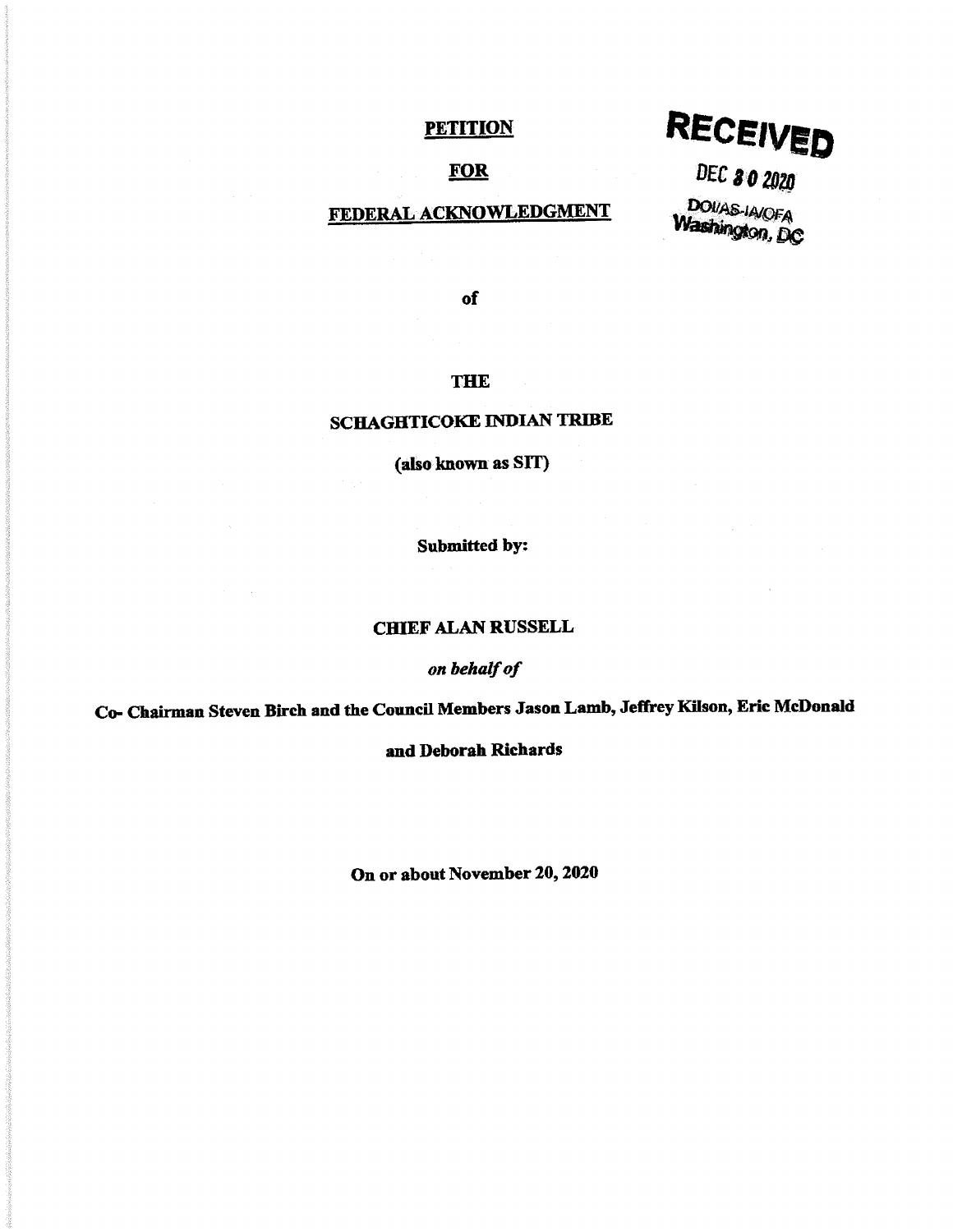#### Part I

#### **INTRODUCTION**

The following documents, articles, letters, maps, diaries, autobiographies, and records, etc. including a historical narrative which we have carefully researched and written constitutes the Documented Petition for Federal Acknowledgment of the Schaghticoke Indian Tribe of Connecticut, which has been submitted for your review.

Our current headquarters for the Tribe is located in Kent, Connecticut within the County of Litchfield. Our Federal Acknowledgment Project address is:

> Schaghticoke Indian Tribe 322 Schaghticoke Road P.O. Box 111 Schaghticoke Indian Reservation Kent, Connecticut 06757

A majority of the materials provided, including the immense research effort taken to document our Tribe's past and present condition was a largely collective effort. The foundation for this endeavor was to provide the Bureau of Indian Affairs Office of Federal Acknowledgment with a factual and comprehensive historical record. The monumental task of tracking the history of our Tribe employed members of the Tribe itself in piecing together the Schaghticoke Indian Tribe's rich history from documentation dating back to the early 1800s.

A key individual in creating our Tribe's historical narrative is Lucianne Lavin, PhD. Ms. Lavin aided us in painting a dynamic picture of the Schaghticoke Tribe's colorful and extensive history throughout her intensive research and dedication.

Respectfully Submitted,

Chief Alan Russell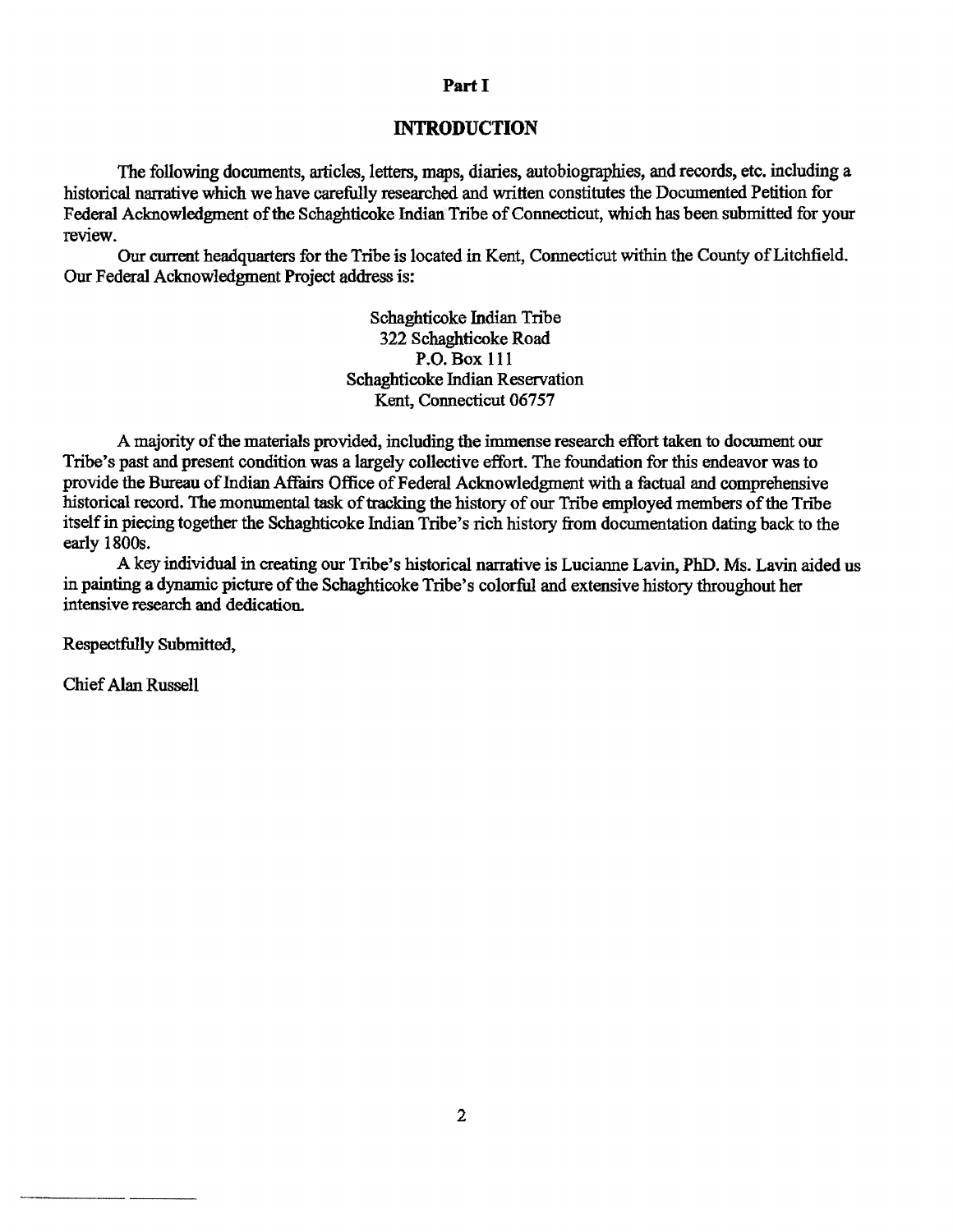#### I. **INTRODUCTION**

# A. Official Name of the Petitioner

The name of the Petitioner is the Schaghticoke Indian Tribe, abbreviated as "SIT''.

#### B. Location/Headquarters

The location of the Schaghticoke Indian Tribe is within the Connecticut State boundazy. The Tribe is in the region of the town of Kent, within the border of the County of Litchfield.

Our Federal Acknowledgement Project address is:

Schaghticoke Indian Tribe 322 Schaghticoke Road P.O.Box 111 Schaghticoke Indian Reservation Kent, Connecticut 06757

## C. Other Contact Information

Alan Russel (860) 310-7044 same address above

D. Number of current living members

The current list of Schaghticoke tribal members includes forty four adults.

E. Current officers and members of governing body

Co-Chairman Steven Birch Council Members Deborah Richards, Jeffrey Kilson, Jason Lamb and Eric Macdonald

F. Names of attomey(s) and other non-members authorized to represent group before the Department

William Buchanan (914) 760-1166

G. Statement ofbasic overall claim for Federal acknowledgment as an Indian tribe, summarizing the petitioner's continuous existence, from 1900 to present

The Schaghticoke Indian Tribe has been identified as a distinct, continuous community from historical times to present. SIT has existed on their present land prior to the advent of non-Native people. As the State of Connecticut formed, the land has continued to be reserved for the Schaghticokes. The record shows how the Tribe has allocated its collective resources, excluded members and non-members from its reservation, made decisions on behalf of the entity, mobilized its members, addressed internal conflict over tribal property, goals, and decisions, and had significant official relationships with other governments, including federally recognized tribes. Documentation has been listed for each regulatory criterion organized by time period. Associated documents are cited and provided electronically and in hard copy via filing boxes. Additional batches of materials have been provided to the Office of Federal Acknowledgement over the decades and are already part of the record, further supporting these criteria.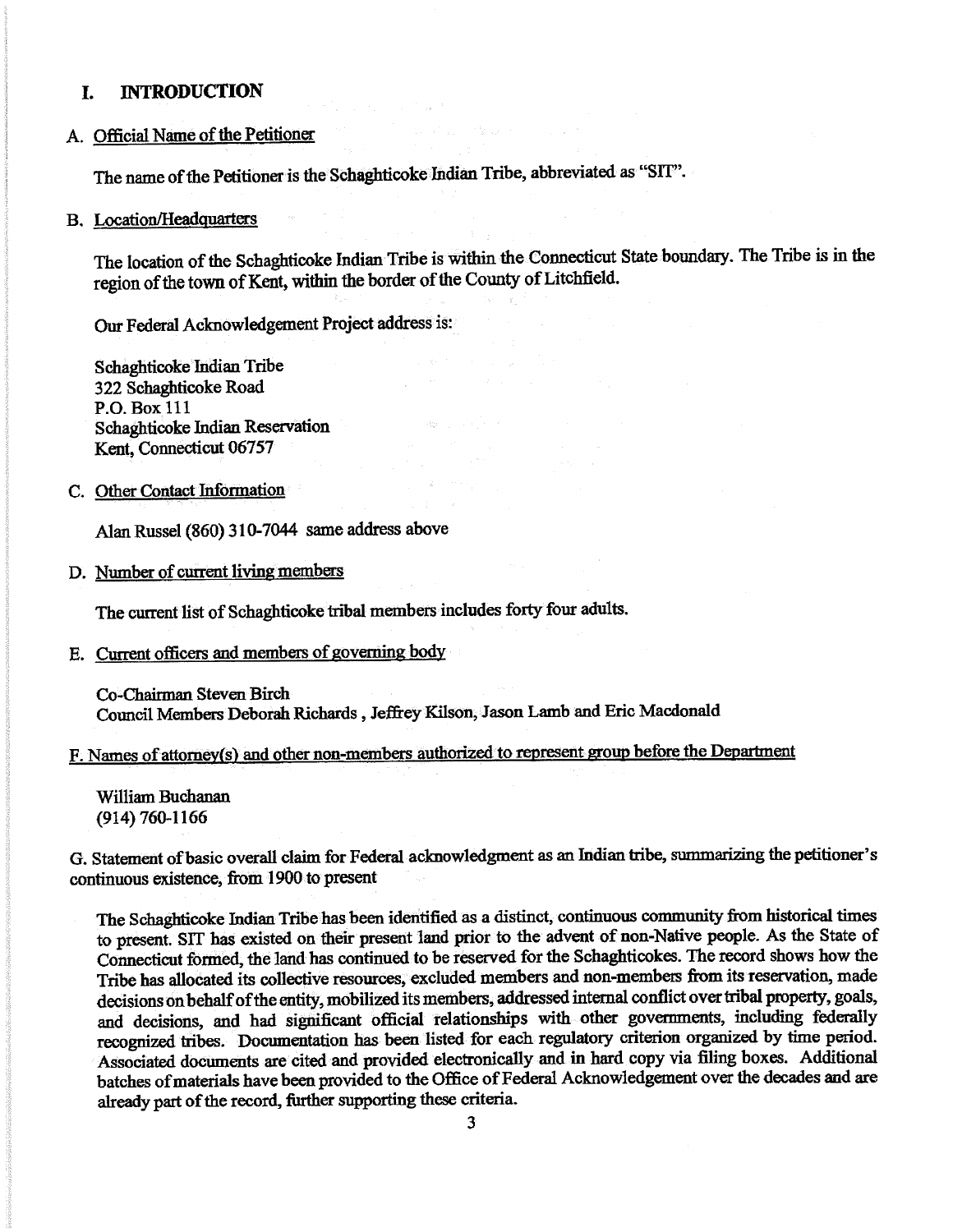The Schaghticoke Indian Tribe has resided in and around what is now Kent, Connecticut for over hundreds of years. As detailed below, the Schaghticoke Indian Tribe has had a long history of tribal relations with the Colonial government of Connecticut as well as the State of Connecticut. The State has enacted specific laws addressing issues involving the Schaghticoke Tribe including land sales, leases, establishment of state funds, official 'State recognition of the Tribe, establishment of a reservation at Kent and numerous State government dealings with the Tribe. The Federal government is and has also been involved with the Schaghticoke Indian Tribe, including litigation involving Schaghticoke land claims and the federal acknowledgment process involving the group purporting to be a Schaghticoke Tribal Nation.

The Schaghticoke Indian Tribe has maintained its political and community identity for hundreds of years an<sup>d</sup> is centered around a number of well-defined families who fonn the core of the tribe. The 400-acre reserve at Kent, Connecticut is central to the Tribe's identity. This Petition will address in a summary fashion, the history of the Tribe prior to 1900 but will focus more specifically on the new evidentiary requirements established in 25 CFR Part 83 (originally published on July 15, 2015).

The Schaghticoke Indian Tribe currently has a five-member Tribal Council organized under its 2002 Constitution. The Chairman of the Council is Alan Russell and the Co-Chairman is Steven Birch. The other Council members are Deborah Richards, Jeffrey Kilson, Jason Lamb and Eric Macdonald. The State of Connecticut continues to reserve 400 acres of land for the Tribe. Chairman Alan Russell and Vice Chairman Gail Donovan, currently reside on the Reservation. The Tribe is a State recognized Tribe by the State of Connecticut.

As the record regularly repeats, Gideon Mauwee was the first leader of the Tribe recorded by non-members. Mauwee family residents at Schaghticoke are listed in the Moravian baptismal records and other 18th century documents. Current membership is derived from this leader, and at the turn of the 20<sup>th</sup> century, there were several core family groups composing the membership of the Schaghticoke Indian Tribe including the Russells, Harrises, Kilsons, Bradleys, and Cogswells (a.k.a. Coggswells).

Prior to the 1900s, the Kilsons lived on the Reservation. Parmelia Kilson (maiden name, Mauwee) was the mother of Value and Julia Kilson. Value was a respected Reservation leader who fathered Mary, Fred, and Charles W. Kilson, whose line continued through Robert L., Bertha, and Earl S. Kilson, again, all active within the record and on the Reservation. Mary Kilson married Peter Jessen and their children, Bertha, and Katherine and Julia, and then, Ethel M., Earl S., and grandson Russell Kilson, have a constant and recurring presence in the affairs of the Tribe and on the Reservation through the 20th century.

Julia, Value's sister, married Truman (Mauwee) Bradley, from whom Sarah Lavinia Bradley was born. Sarah married George Cogswell (originally Cocksuer, Cocksure). The Cocksure family is mentioned in the Moravian documents as mid-18th century residents at Schaghticoke. George and his father Jabez Cogswell left the Reservation to serve in the Civil War and returned thereafter. Sarah and George were parents of William, Frank, and Truman Cogswell and Julia Cogswell Batie. This family line, along with the Kilsons, have a continued presence on the Reservation throughout the 1900s. George was acknowledged by outsiders as the chief of the Tribe until his death in 1923. After his death, William, then Frank, Cogswell served as chief of the Schaghticoke Tribe in the early and mid-1900s. Both were instnnnental in initiating the Tribe's land claims. After Frank's death in 1953, William's son Theodore became chief (e.g., see November 1958 letter to Theodore from Elawaththum Bearce, acknowledging Ted as sachem of the Tribe and the May 1963 "writ" submitted by tribal leaders to the United States District Court of Record and Common Pleas, New Haven, CT, (Elawaththum Bearce, "United States District Court of Record and Common Pleas, New Haven, Connecticut", May 7&11, 1963).